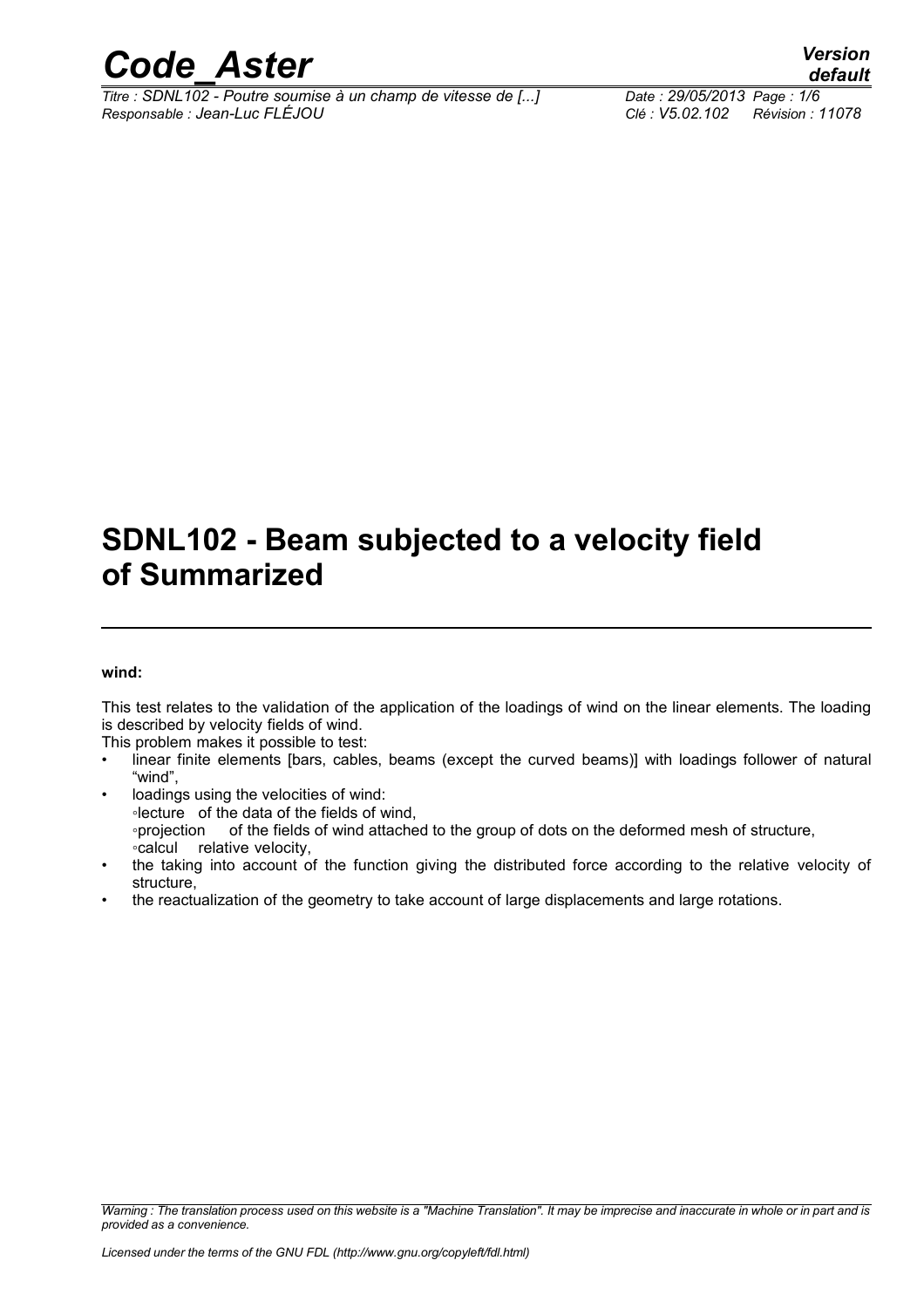*Titre : SDNL102 - Poutre soumise à un champ de vitesse de [...] Date : 29/05/2013 Page : 2/6 Responsable : Jean-Luc FLÉJOU Clé : V5.02.102 Révision : 11078*

## **1 Problem of reference**

#### **1.1 Geometry**



Length of beam: 1.5m Stiffness of the discrete ones: *kax kay kbx* , *kby*

#### **1.2 Properties of the material**

Material for the linear element:  $E = 2.0E + 10$ ,  $\rho = 1000.0$ Characteristic mechanics of beam: *section*=*'CERCLE ' rayon*=0.1 , *ep*=0.1 stiffness of springs:

| Kxa   | Kya        | Kxb      | Kyb        |
|-------|------------|----------|------------|
| 10N/m | $20$ N / m | $25$ N/m | $22$ N / m |

#### **1.3 Boundary conditions and loadings**

At the points *A* and *B* : blockings of the degrees of freedom: *DX , DY , DZ* At the points *A1* and *B1* : blockings of the degrees of freedom : *DZ , DRX , DRY* Springs are modelled by the discrete ones without dimensions. The nodes *A* and *A1* , *B* and *B1* are geometrically confused.

Characteristics of the velocity field of wind, along the axis *y* :

 $Vy=20 \sin(\omega t)$ , with  $\omega=2 \pi$ , *f* and  $f=0.2$  *Hz* 

#### **1.4 Initial conditions**

the beam forms an angle of 30<sup>°</sup> ( $\theta_0$ =30<sup>°</sup>) compared to the axis *x*.

*Warning : The translation process used on this website is a "Machine Translation". It may be imprecise and inaccurate in whole or in part and is provided as a convenience.*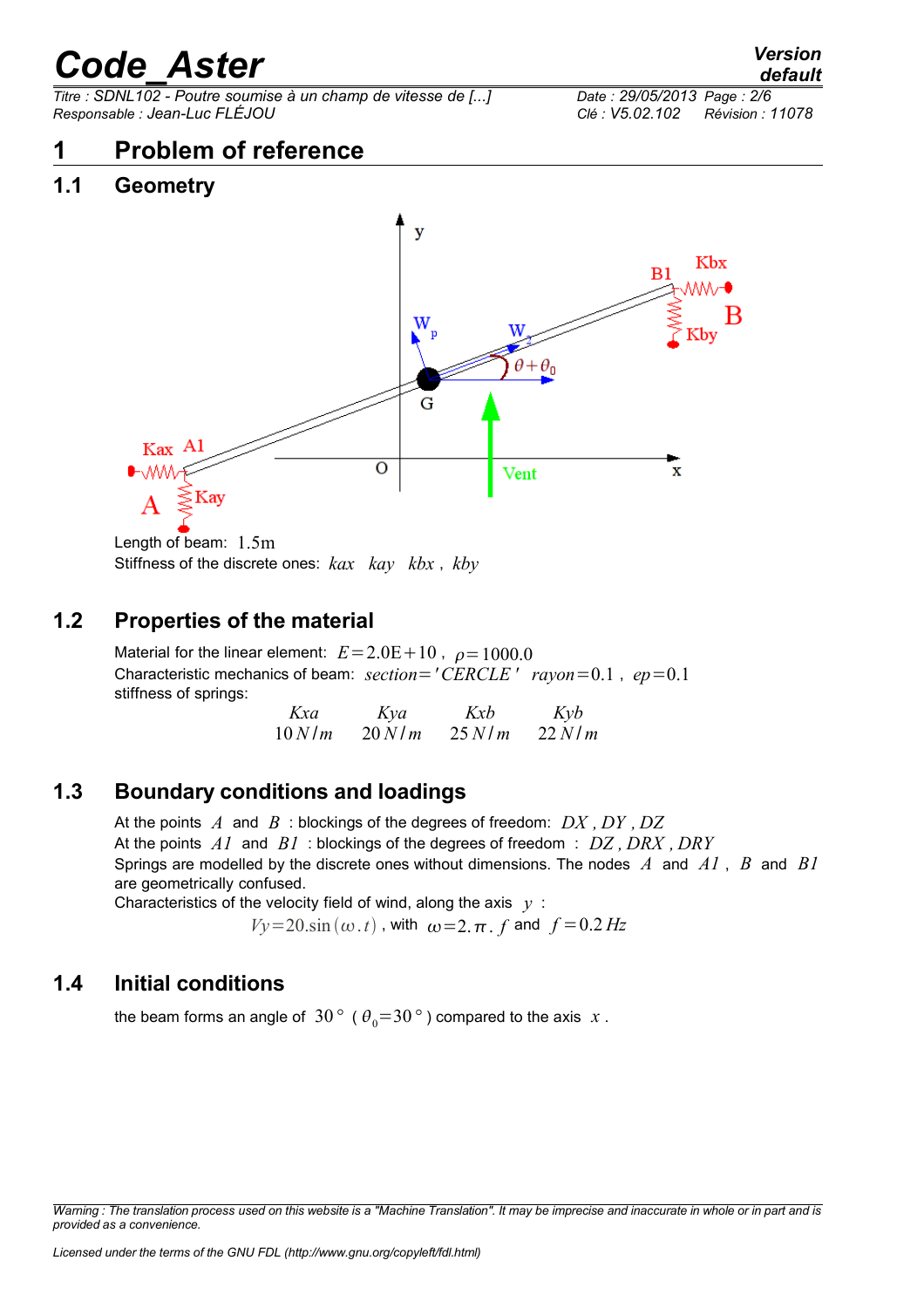*Titre : SDNL102 - Poutre soumise à un champ de vitesse de [...] Date : 29/05/2013 Page : 3/6 Responsable : Jean-Luc FLÉJOU Clé : V5.02.102 Révision : 11078*

## **2 Reference solution**

#### **2.1 Balance equations**

the study is carried out around the initial position of structure in the plane *xy* . The equations are written at the center of gravity of the beam. Force of inertia:

$$
M \cdot \gamma_g = \begin{bmatrix} Mx' \\ My' \\ My' \\ \frac{ML^2}{12} \cdot \theta' \end{bmatrix}
$$

Force at the point *A1*

$$
Fa = \begin{pmatrix}\n-kxa \cdot \delta xa \\
-kya \cdot \delta ya \\
L.(\delta ya.kya \cdot \cos(\theta_0 + \theta) - \delta xa.kxa \cdot \sin(\theta_0 + \theta)) / 2\n\end{pmatrix}\n\begin{cases}\n\text{avec les déplacements du point } AI \\
\delta xa = L. \cos(\theta_0) / 2 - L. \cos(\theta_0 + \theta) / 2 + x \\
\delta ya = L. \sin(\theta_0) / 2 - L. \sin(\theta_0 + \theta) / 2 + y\n\end{cases}
$$

Force at the point *B1*

$$
Fb = \begin{pmatrix} -kxb. \delta xb \\ -kyb. \delta yb \\ L.(-\delta yb. kyb. \cos(\theta_0 + \theta) + \delta xb. kxb. \sin(\theta_0 + \theta))/2 \end{pmatrix} \begin{cases} \text{avec les déplacements du point } B1 \\ \delta xb = -L \cos(\theta_0)/2 + L \cos(\theta_0 + \theta)/2 + x \\ \delta yb = -L \sin(\theta_0)/2 + L \sin(\theta_0 + \theta)/2 + y \end{cases}
$$

Force due to the wind

• Relative velocity of a point *M*

$$
V_r = \begin{pmatrix} Vvx + s. \sin(\theta_0 + \theta). \theta' - x' \\ Vvy - s. \cos(\theta_0 + \theta). \theta' - y' \\ 0 \end{pmatrix}
$$

with *s* : the curvilinear abscisse of the point *M* on the beam  $s \in [-L/2, L/2]$  $Vvx$  *Vvy* : velocity of the wind following axis X and centers it  $y$ .

• Relative velocity perpendicular to the bar at the point M:

$$
V_p = \begin{pmatrix} \sin(\theta_0 + \theta) \cdot (-Vvy \cdot \cos(\theta_0 + \theta) + Vvx \cdot \sin(\theta_0 + \theta) + s \cdot \theta' - \sin(\theta_0 + \theta) \cdot x' + \cos(\theta_0 + \theta) \cdot y') \\ \cos(\theta_0 + \theta) \cdot (Vvy \cdot \cos(\theta_0 + \theta) - Vvx \cdot \sin(\theta_0 + \theta) - s \cdot \theta' + \sin(\theta_0 + \theta) \cdot x' - \cos(\theta_0 + \theta) \cdot y') \\ 0 \end{pmatrix}
$$

Force due to the wind in a point *M*

 $Fvent_{(M)} = Fcx_{(M)} \cdot \frac{V_p}{\Vert V_p}$ ∥*V <sup>p</sup>*∥  $\textsf{in our case one chooses} \;\; Fcx_{(M)}{=}{\left\| {V}_{p} \right\|} \; .$ one thus obtains  $Fvent_{(M)} = V_p$ 

*Warning : The translation process used on this website is a "Machine Translation". It may be imprecise and inaccurate in whole or in part and is provided as a convenience.*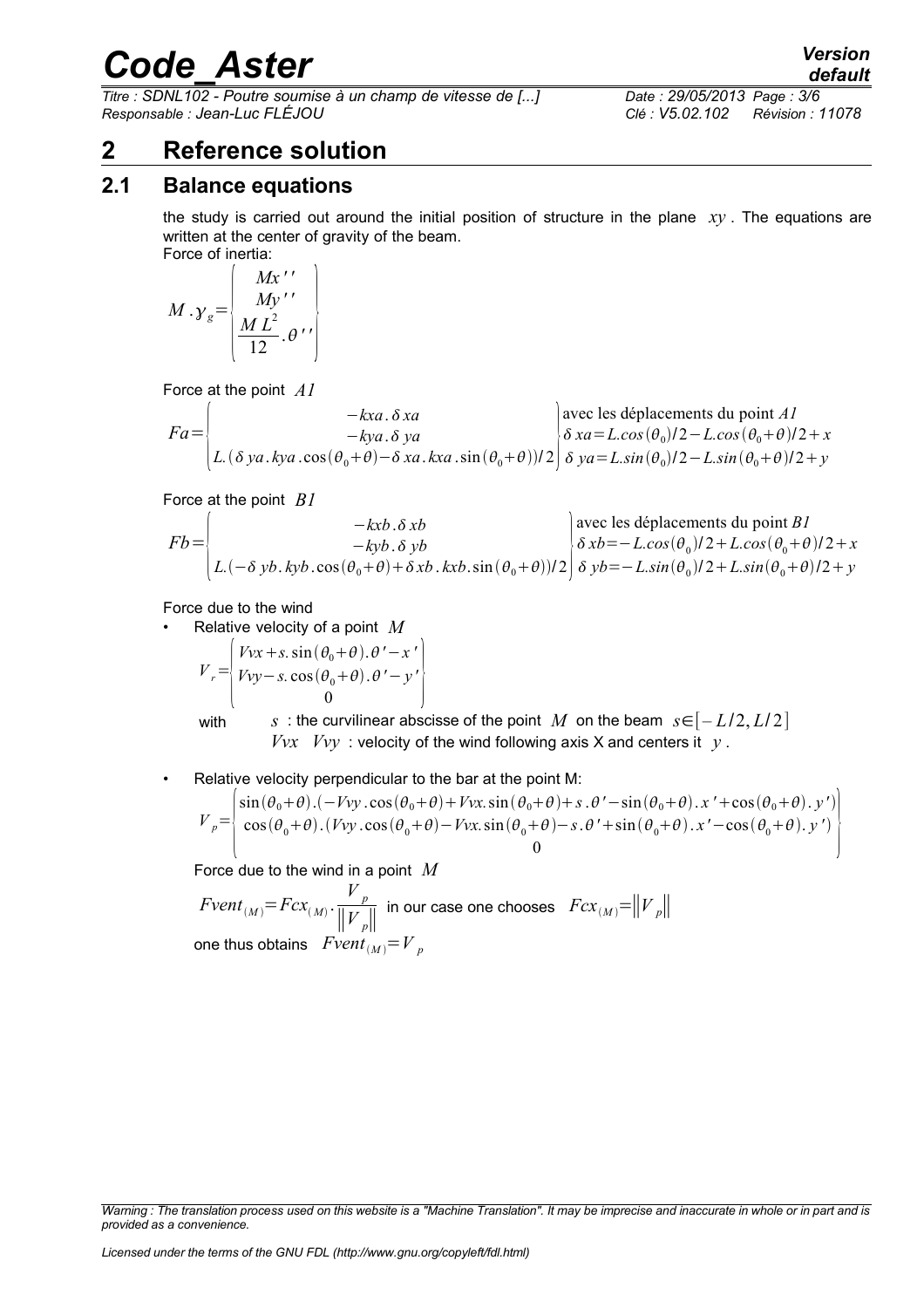*Titre : SDNL102 - Poutre soumise à un champ de vitesse de [...] Date : 29/05/2013 Page : 4/6 Responsable : Jean-Luc FLÉJOU Clé : V5.02.102 Révision : 11078*

 $\ddot{\phantom{0}}$ 

• Resultant of the force due to the wind on the bar

$$
Event = \begin{pmatrix} L \sin(\theta_0 + \theta) . ((-Vvy + y') \cdot \cos(\theta_0 + \theta) + (Vvx - x') \cdot \sin(\theta_0 + \theta)) \\ L \cdot \cos(\theta_0 + \theta) . ((Vvy - y') \cdot \cos(\theta_0 + \theta) + (-Vvx + x') \cdot \sin(\theta_0 + \theta)) \\ -L^3 . \theta' / 12 \end{pmatrix}
$$

final Equation of the dynamics

$$
M \cdot \gamma_g = Fa + Fb + Fvent
$$

#### **2.2 Quantities and results of reference**

Displacements and rotation of the point *G* with times: 2.0sec 3.0sec 4.0sec , 5.0sec and 6.0sec .

#### **2.3 Uncertainties on the solution**

None. The resolution of the balance equation is done by an integration method of Runge Kutta of order 4.

*Warning : The translation process used on this website is a "Machine Translation". It may be imprecise and inaccurate in whole or in part and is provided as a convenience.*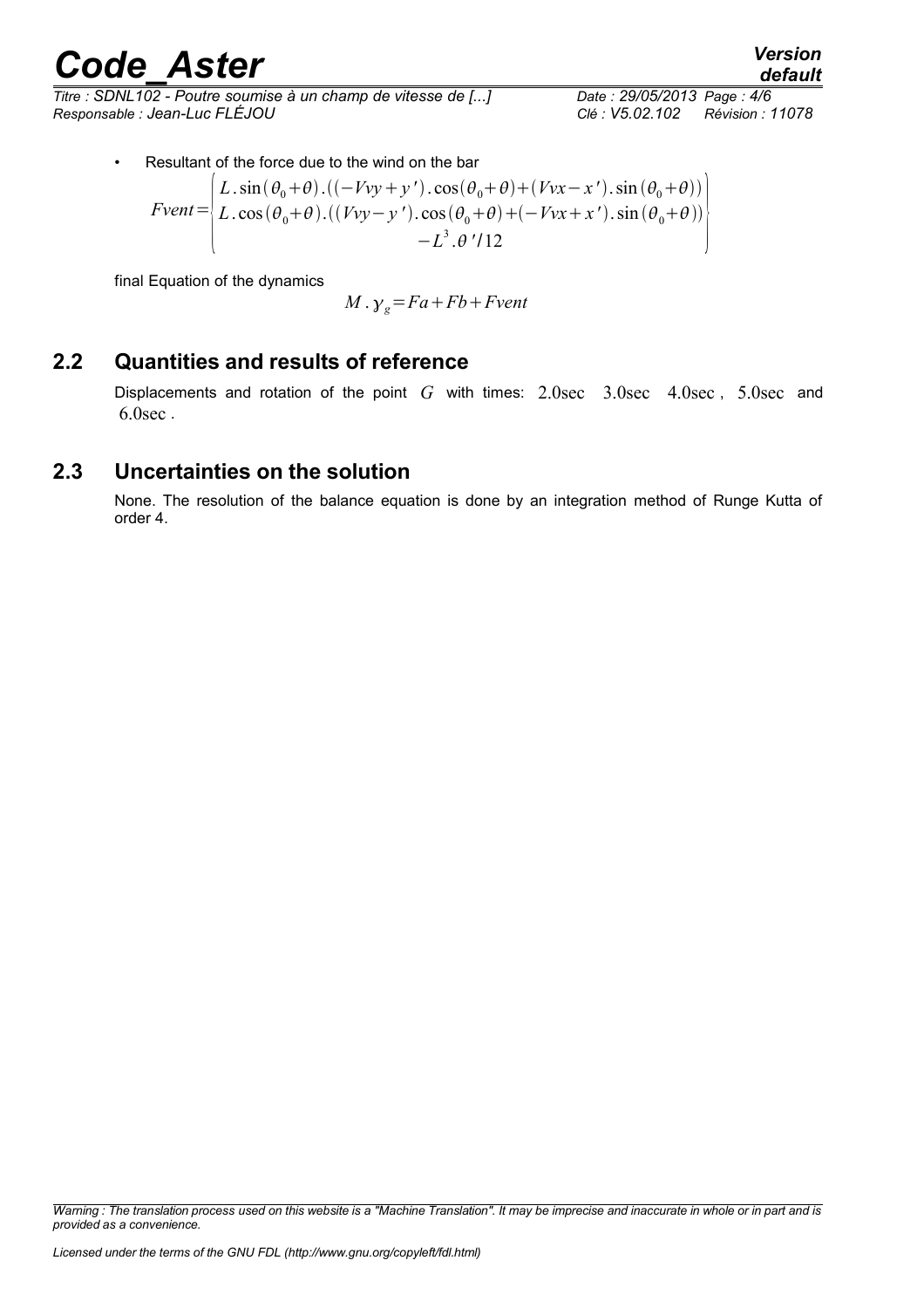# *Code\_Aster Version*<br>Titre : SDNL102 - Poutre soumise à un champ de vitesse de [...] Date : 29/05/2013 Page : 5/6

*Titre : SDNL102 - Poutre soumise à un champ de vitesse de [...] Date : 29/05/2013 Page : 5/6 Responsable : Jean-Luc FLÉJOU Clé : V5.02.102 Révision : 11078*

## **3 Modelization A**

#### **3.1 Characteristic of the modelization and the mesh**

the linear element: "beam" cut out into 12 meshes. The discrete ones: "DIS\_T"

#### **3.2 Quantities tested and results**

| Time 2.0sec | <b>Analytical</b> | Absolute error | relative Error |
|-------------|-------------------|----------------|----------------|
| x(m)        | $-0.27571$        | 0.00070        | 0.00255        |
| y(m)        | 0.46478           | 0.00120        | 0.00259        |
| $Rz$ (rd)   | $-0.04851$        | 0.00001        | 0.00027        |
| Time 3.0sec | <b>Analytical</b> | Absolute error | relative Error |
| x(m)        | $-0.43640$        | 0.00118        | 0.00271        |
| y(m)        | 0.68149           | 0.00190        | 0.00279        |
| $Rz$ (rd)   | $-0.16767$        | 0.00079        | 0.00472        |
| Time 4.0sec | <b>Analytical</b> | Absolute error | relative Error |
| x(m)        | $-0.21266$        | 0.00043        | 0.00201        |
| y(m)        | 0.07494           | 0.00111        | 0.01476        |
| $Rz$ (rd)   | $-0.15769$        | 0.00026        | 0.00163        |
| Time 5.0sec | <b>Analytical</b> | Absolute error | relative Error |
| x(m)        | 0.30290           | 0.00108        | 0.00357        |
| y(m)        | $-0.98487$        | 0.00536        | 0.00544        |
| $Rz$ (rd)   | 0.11188           | 0.00027        | 0.00241        |
| Analytical  | Temps6.0sec       | Absolute error | relative Error |
| x(m)        | 0.59847           | 0.00032        | 0.00054        |
| y(m)        | $-1.24735$        | 0.00322        | 0.00258        |
| $Rz$ (rd)   | 0.44284           | 0.00251        | 0.00566        |

*Warning : The translation process used on this website is a "Machine Translation". It may be imprecise and inaccurate in whole or in part and is provided as a convenience.*